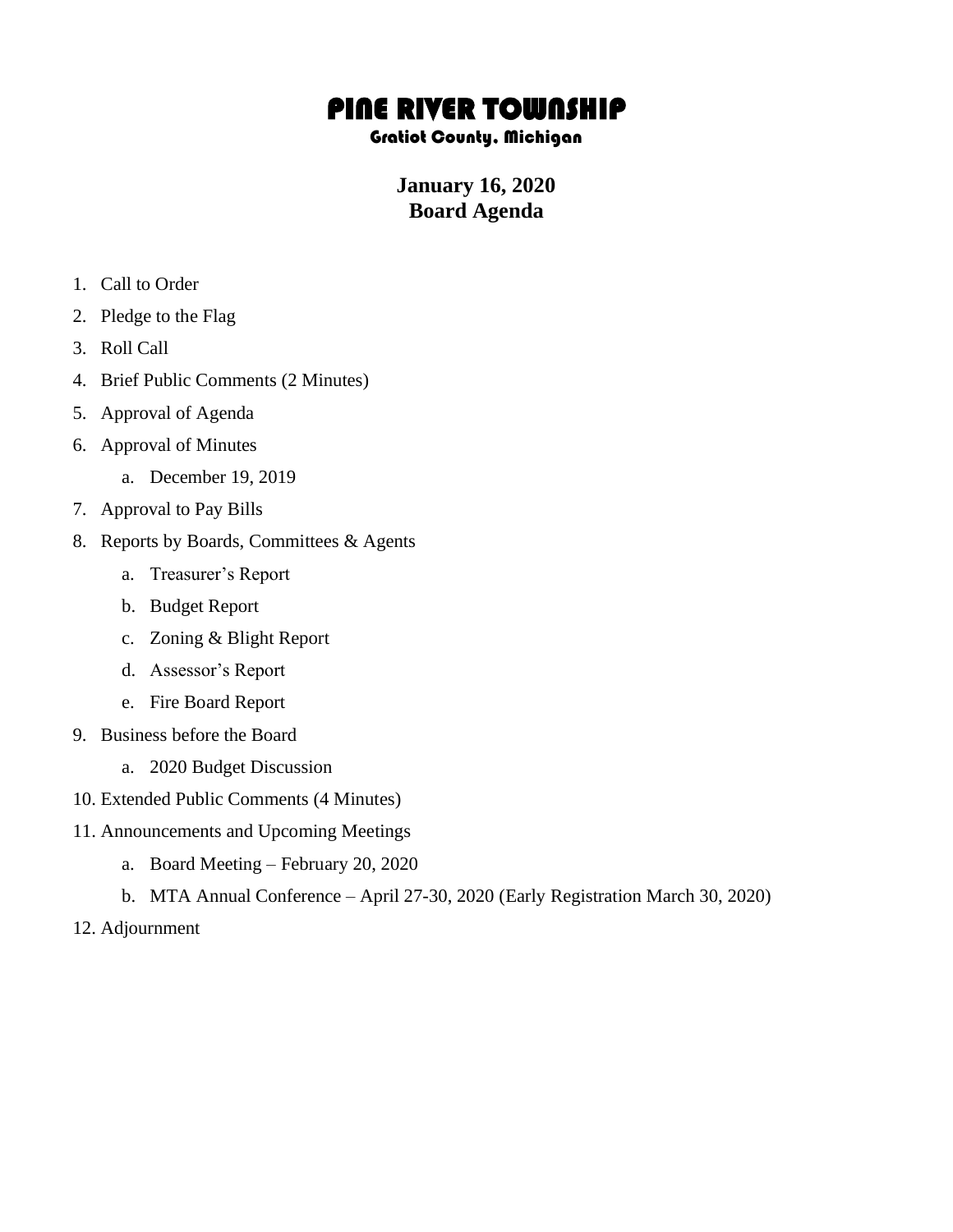## **MINUTES OF THE PINE RIVER TOWNSHIP BOARD MONTHLY MEETING JANUARY 16, 2020**

- 1) The regular monthly meeting of the Pine River Township Board was called to order at 7:01 P.M. by Supervisor Beeson at the Township Hall.
- 2) Pledge the flag: The board and the public said the pledge to the flag.
- 3) Roll Call: Baker: present, Best: present, Moeggenborg: present, Beeson: present, Whitmore: present. (5) Board members present, (0) absent.
- 4) Brief Public comments (2 minutes):
- 5) Approve the Agenda:

Motion by Moeggenborg: second by Baker: to approve the agenda with the addition of 9b and 9c. All present board members approved. Motion carried 5-0.

6) Approve the Minutes:

Motion by Moeggenborg: second by Best: to approve the Regular Meeting Minutes of December 19, 2019, as presented. All present board members approved. Motion carried 5-0.

7) Approval to Pay Bills:

Motion made by Baker: second by Moeggenborg: to pay bills as presented in the amount of \$70,885.00. All present board members approved. Motion carried 5-0.

- 8) Reports by Boards, Committees & Agents
	- a) Treasurers Report Discussion: Board Reviewed, Bank Reconciliations have been received and reviewed by all present. Placed on file.
	- b) Budget Report Discussion: report placed on file.
	- c) Zoning & Blight Officer one special use permit pending; one zoning issue (1893 W. Jefferson Rd.) will be sent a certified letter
	- d) Assessor Report no report.
	- e) Fire Services no report.
- 9) Business before the Board
	- a) 2020 Budget Discussion
	- b) BS&A Discussion

i) Motion made by Baker: support by Moeggenborg: for using BS&A to accept online credit card payments. All present members approved. Motion carried 5-0.

c) Planning Commission Appointment

i) Motion made by Moeggenborg: support by Whitmore: to appoint Dr. Brent Moeggenborg to the Planning Commission to fulfill vacated place and term of Dr. Jamey Seals. All present members approved. Motion carried 5-0.

10) Extended Public Comments (4 Minutes)